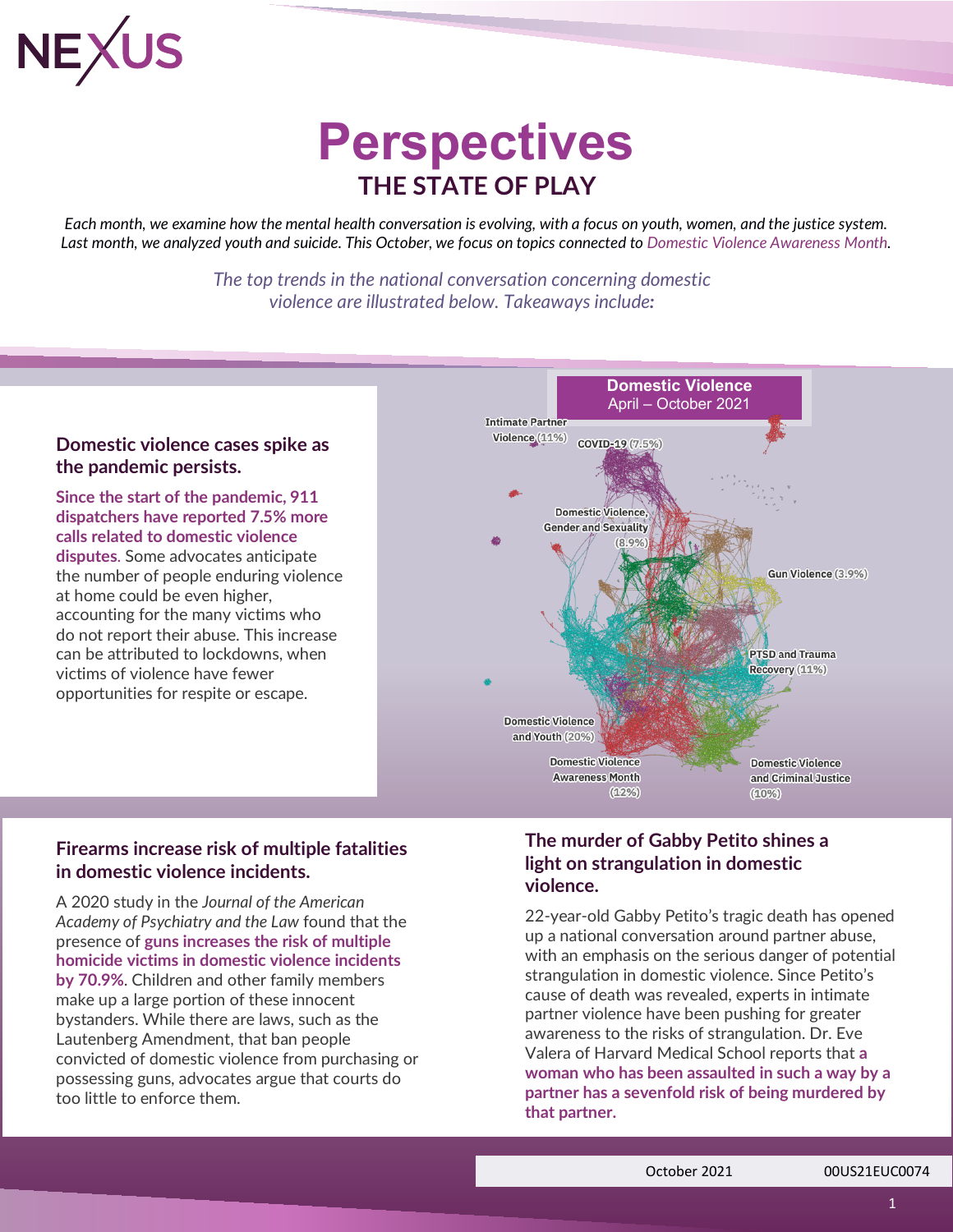

*A roundup of thought-provoking pieces on mental health for youth, women, and the justice system.*

**[Youth Mental Health: Worldwide economies take a hit due to](https://www.unicef.org/press-releases/impact-covid-19-poor-mental-health-children-and-young-people-tip-iceberg) mental disorders [among young populations.](https://www.unicef.org/press-releases/impact-covid-19-poor-mental-health-children-and-young-people-tip-iceberg)**

A recent analysis from London School of Economics reveals that lost contribution to economies due to mental disorders that lead to disability or death among young people is estimated at nearly \$390 billion per year. In a **[press release](https://www.unicef.org/press-releases/impact-covid-19-poor-mental-health-children-and-young-people-tip-iceberg)** announcing its *The State of the World's Children 2021 Report*, **UNICEF** reports that COVID-19 has exacerbated the situation – and that funding gaps persist.

*"As COVID-19 heads into its third year, the impact on children and young people's mental health and well-being continues to weigh heavily. According to the latest available data from UNICEF, globally, at least 1 in 7 children has been directly affected by lockdowns, while more than 1.6 billion children have suffered some loss of education. The disruption of routines, education, recreation, as well as concern for family income and health, is leaving many young people feeling afraid, angry, and concerned for their future."*

### **Women's Mental Health: Advocates and politcians [call for reauthorization of the](https://fortune.com/2021/10/13/violence-against-women-act-reauthorization-vawa-match-group/)  [Violence Against Women Act.](https://fortune.com/2021/10/13/violence-against-women-act-reauthorization-vawa-match-group/)**

For over two decades, the Violence Against Women Act enacted a multifacted approach to strengthening responses at the local, state, tribal and federal levels to domestic violence, sexual assault, dating violence and stalking. However, the future of this law is uncertain following the expiration of authorization for grants in 2019. Hearings within the Senate to discuss reauthorization for VAWA are underway. Shar Dubey, CEO of online dating conglomerate Match Group, outlines what's at stake pending this reauthorization, and calls on both Democratic and Republican lawmakers to take action:

*"While the core protections enshrined in the Violence Against Women Act remain in place, the funding for the grant programs are in jeopardy. The long delay in reauthorizing this law will result in funding shortfalls that jeopardize its ability to protect women. It is time to get this done, to ensure key initiatives such as the survivor support program remain funded and intact."*

### **The Justice System: [Is the criminal justice system effectively preventing intimate](https://www.nytimes.com/2019/07/23/opinion/domestic-violence-criminal-justice-reform-too.html)  [partner violence?](https://www.nytimes.com/2019/07/23/opinion/domestic-violence-criminal-justice-reform-too.html)**

Crimes of violence, particularly domestic violence, have often been exempt from criminal justice reform. However, some experts believe that treating domestic violence differently isn't just failing to prevent intimate partner violence, but it could be making such violence worse. University of Maryland Professor of Law Leigh Goodmark outlines the argument in a *[New York Times](https://www.nytimes.com/2019/07/23/opinion/domestic-violence-criminal-justice-reform-too.html)* **opinion piece**:

*"Intimate partner violence has many of the same characteristics that have driven criminal justice reform across other areas. Increased reliance on the criminal justice system hasn't lowered rates of domestic violence, and has worsened conditions that spur on that violence. In some cases, it harms some of the people it was meant to benefit… Rather than continuing to rely primarily on the criminal legal system, we could provide economic support to low-income men and women. We could intervene to prevent the childhood traumas that lead to violence in adulthood… We could focus our efforts and resources on stopping violence before it starts, rather than intervening ineffectually after the fact."*



**NEXUS**